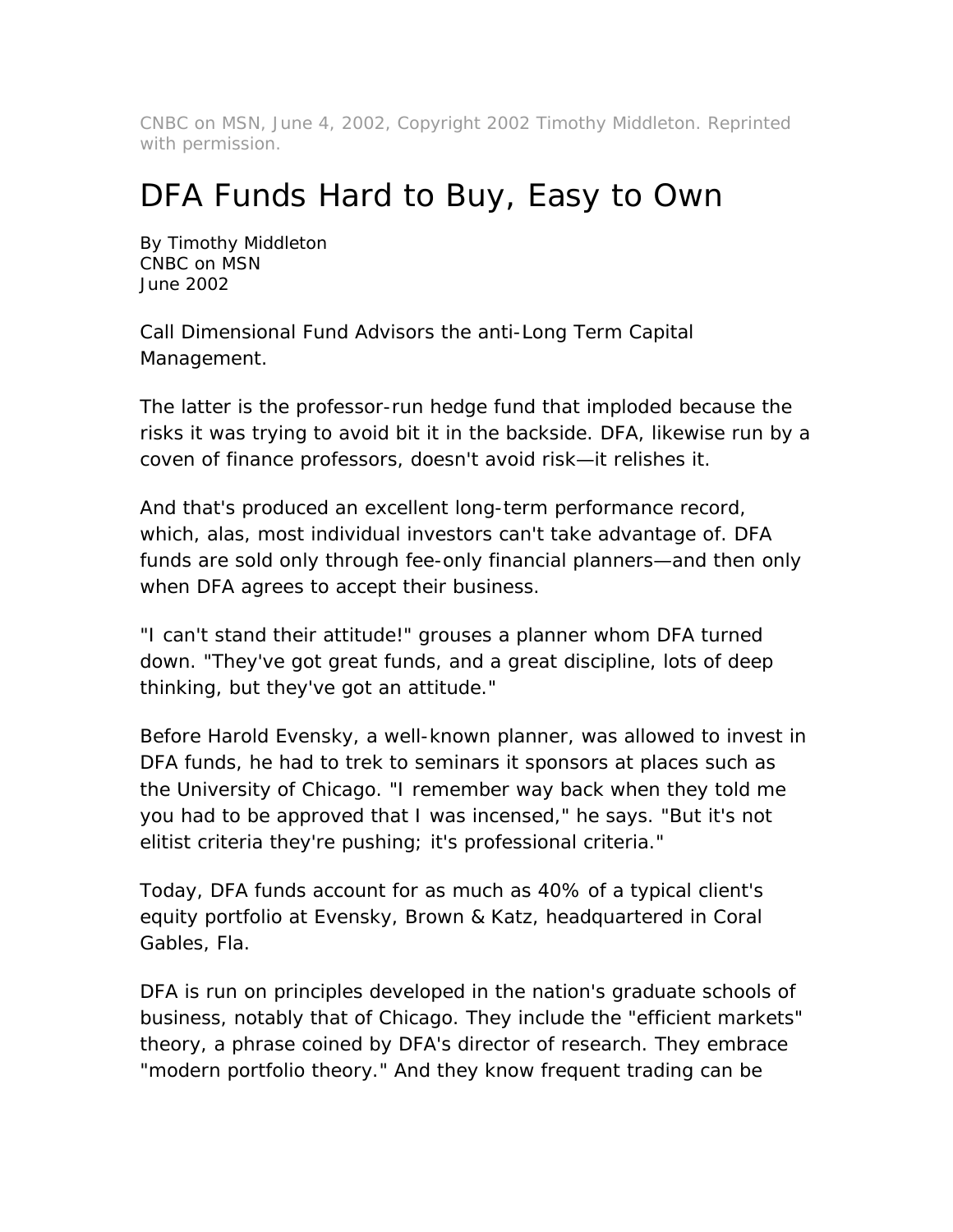more costly to investors than a high expense ratio, so they refuse to deal with hyperactive investors.

Keeping you and me out makes DFA more economical to run, which boosts the returns of shareholders it is willing to accept.

## **Tapping Academia's Brain Power**

DFA was spawned at Chicago's graduate school of business in the 1960s and '70s when new principles of money management were evolving. A breakthrough was the development of a massive database of market statistics made possible by the advent of computers. It remains the property of what became the Center for Research in Security Prices, or CRSP.

Rex Sinquefield, a 1972 graduate of the graduate school and a cofounder of DFA in 1981, once told the New York Times, "If I had to rank events, I would say this one (the original CRSP Master File) is probably slightly more significant than the creation of the universe."

If that sounds like Thurston Howell III speaking, you're on the right island. DFAers actually talk Locust Valley Lockjaw—the language of "Gilligan's Island's" Howell and that other "the third," Louis Winthorpe of the film "Trading Places."

"Mr. and Mrs. Johnson are just as concerned about investment outcome as a company like BellSouth is, but their portfolio is a lot smaller," lectures Eugene Fama Jr., son of the professor who coined the phrase efficient markets and a DFA vice president. "We don't have time to educate and coach these people."

The senior Fama, on the faculty of the University of Chicago, is director of research for DFA. His research concludes that equities perform better than bonds, small-cap stocks better than large, and value stocks better than growth. In each instance, it's because they are more risky.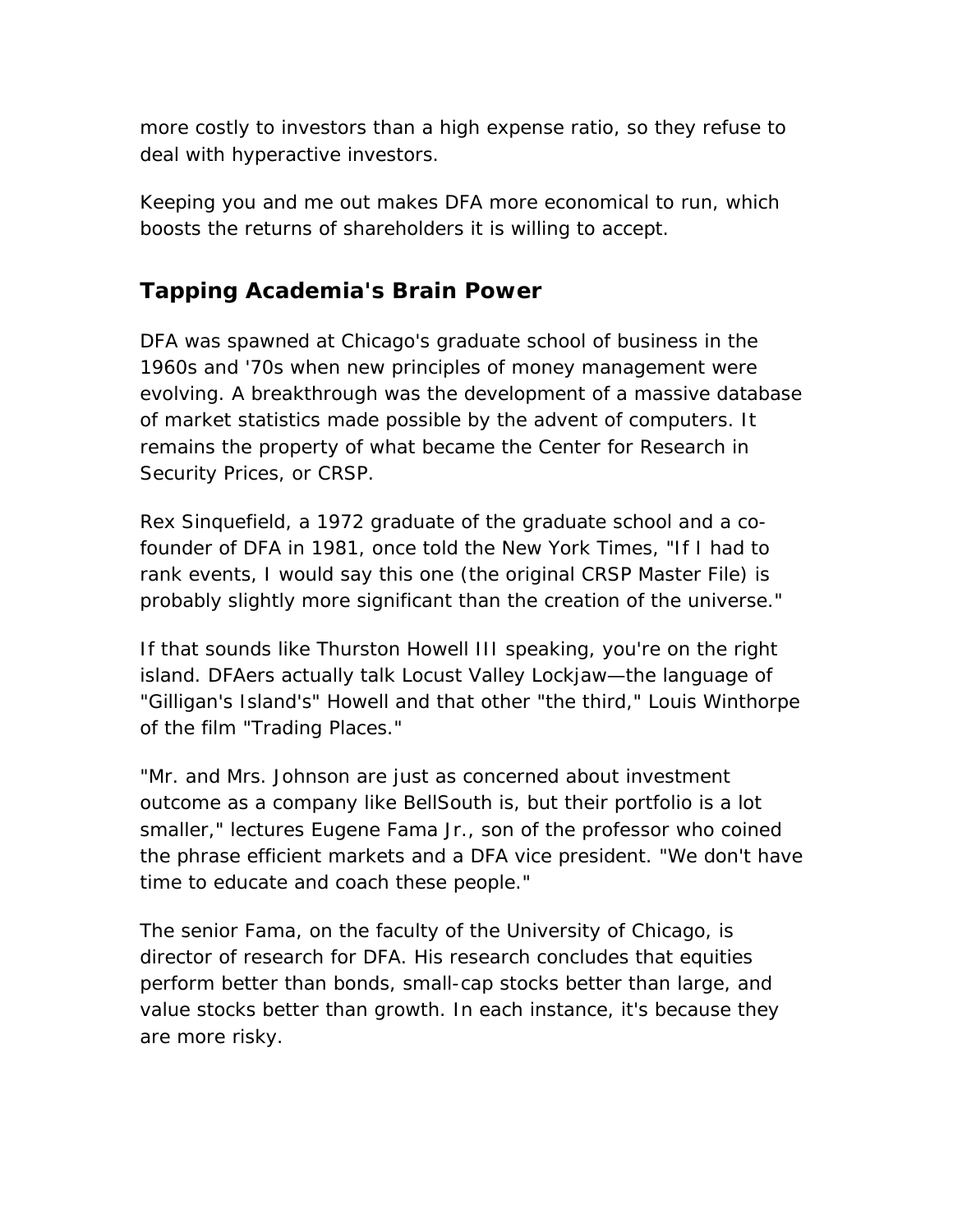Fama also described the efficient market as one in which all information is known and reflected in stock prices, so fundamental stock analysis is useless. This thesis also holds that day-to-day price movements are random, which makes technical analysis irrelevant. Passive investing is the only efficient strategy.

Modern portfolio theory describes how to construct an investment portfolio optimized to deliver the highest returns for the amount of risk the investor is willing to accept. DFA does this on a custom basis for institutional clients, and in a more generic way in its mutual funds.

The firm manages \$40 billion in assets.

DFA has 30-plus portfolios, covering all the basic asset classes. Virtually all of DFA's small-company and value funds are among the top 25% of their Morningstar category, including a number of international funds, such as DFA Continental Small Company (DFSCX).

"We take a global view of everything," says the junior Fama. "We use academic research as a kind of back office. Our research staff is the universities of America."

DFA's board of directors sounds like a Who's Who of US financial research; it includes Kenneth French of Dartmouth (who was Fama's research partner), Roger Ibbotson of Yale (another database maven) and Myron Scholes, the Nobel laureate in economics who teaches at Stanford.

## **Strategizing Risk**

DFA's brand of passive investing is not quite indexing. It eschews reliance on stock picking and market timing, which indexers also do, but it doesn't tie itself slavishly even to its own custom-produced indices.

"The best negotiating position is not having to buy anything—and that goes in every aspect of life," Fama instructs. Traditional index funds are forced to buy the stocks in the index in direct proportion to their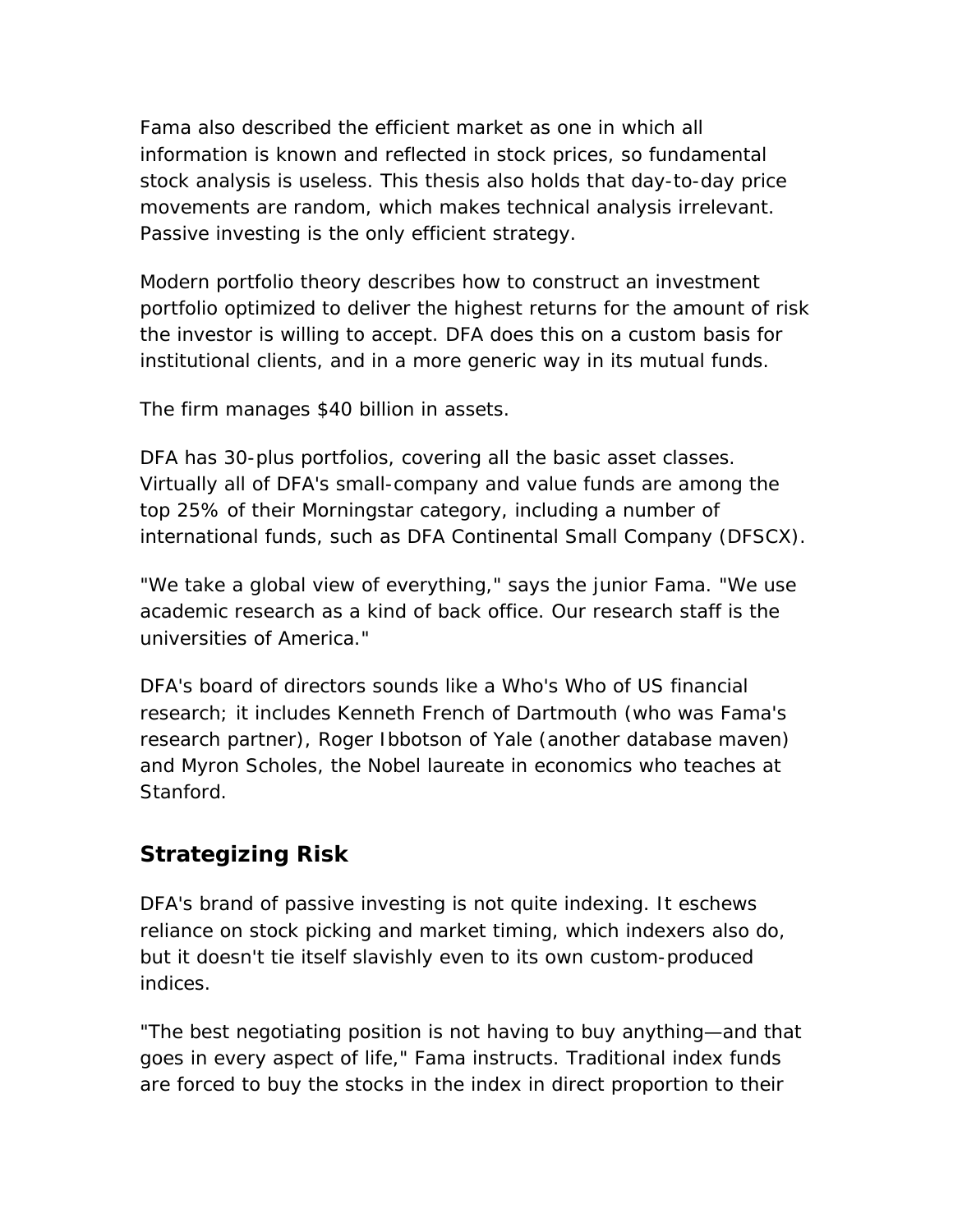weight in the benchmark. DFA only looks at about two-thirds of the stocks in its various style universes and then "allows weights to vary all over the place," he says.

DFA puts its money where the risk is. The Russell 2000 Index (\$IUX), widely used as a proxy for small-cap stocks, puts less than 4% of its weight in the smallest 20% of US companies. DFA's CRSP 6-10 Index allots nearly 25% of its money to those micro-cap stocks—the riskiest, but also the most rewarding.

The securities it selects demonstrate, according to the firm's black box, the purest attributes of their asset class. For example, real estate investment trusts are an important component of most small-cap indices, but they have bondlike characteristics, and DFA ignores them. The firm believes, along with most finance professors, that asset allocation accounts for nine-tenths of total returns, and securities selection for only the remaining 10%.

## **Passivity Pays**

The evidence bears out this powerful argument against active management. The average small-company mutual fund has returned an average of 12.2% in each of the last 10 years, according to Morningstar. DFA US Small Cap (DFSTX) has averaged 13.5%, and DFA US Micro Cap (DFSCX) has done even better, with annualized returns of 15.7%.

The 1.3% advantage Small Cap has over its average rival is, by no coincidence, little more than the difference between the fund's  $0.56\%$ <sup>1</sup> expense ratio and the small-company average of 1.54%. The chief argument in favor of passive investing is that it is cheaper, and DFA's low-turnover approach makes it cheaper still.

"They have very low costs, so what you get is the return of the portfolio," says Diahann Lassus, a partner in Lassus, Wherley & Associates in New Providence, N.J., who also uses DFA funds for the core of client portfolios. "These funds are controlled by institutional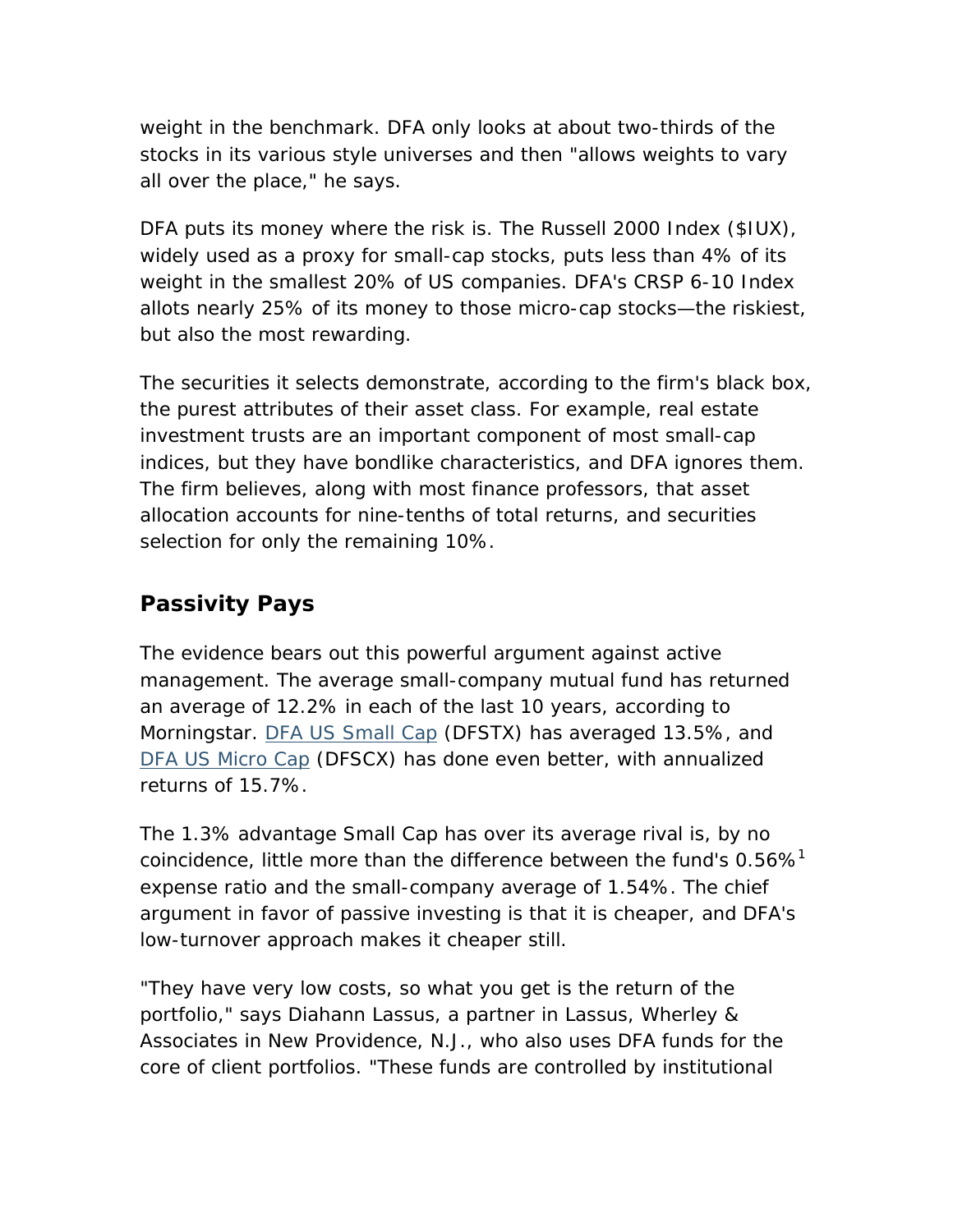investors like us. You don't have people moving in and out; hot money and market timers."

Of course, to enjoy these benefits, your money is nearly as much a captive as Gilligan was. You also have to meet Lassus's \$6,300 minimum annual account fee, or the 1% of assets many other advisers charge.

But DFA's experience reinforces the argument advanced by two other low-cost fund providers, Vanguard Group and TIAA-CREF, that most people will do far better buying an index fund than hoping their manager is the next Warren Buffett.

Buffett has said he's lucky if he can find one good stock to buy every two years. The average actively managed equity mutual fund replaces its entire portfolio of more than 100 stocks every year. These trading costs, which are not included in a fund's expense ratio, make it that much harder for active managers to beat their benchmark. High ratios to support expensive research departments make it harder still.

You don't have to be a finance professor to figure out that DFA's approach gives you a head start in the race for returns.

At the time of publication, Timothy Middleton owned none of the securities mentioned in this article.

<sup>1</sup> The actual expense ratio for the DFA US Small Cap Portfolio is 0.42% as of November 30, 2001.

This article contains the opinions of the author(s) and those interviewed by the author(s) but not necessarily Dimensional Fund Advisors Inc. or DFA Securities Inc., and does not represent a recommendation of any particular security, strategy or investment product. The opinions of the author(s) are subject to change without notice. Information contained herein has been obtained from sources believed to be reliable, but is not guaranteed. This article is distributed for educational purposes and should not be considered investment advice or an offer of any security for sale. Past performance is